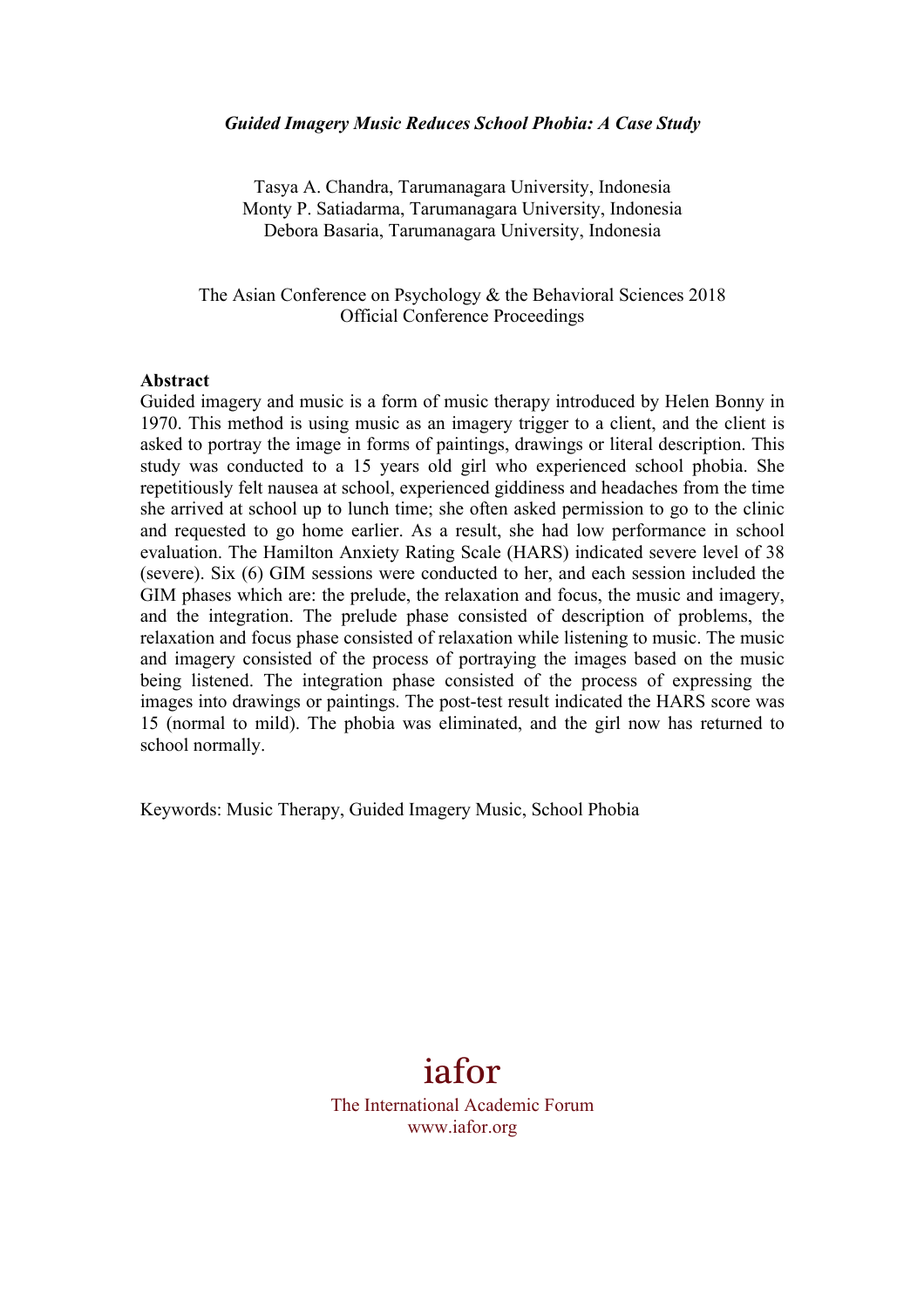## **Introduction**

Anxiety is a common problem that are experienced by many people, as common reaction to a harming or pressuring situation (Kaplan, Saddock, and Grebb, 2007). This reaction is usually characterized by uncomfortable feeling followed by autonomic symptoms such as headache, short breath, upset stomach, and anxious. Over anxiety, can also be a disturbance, that will cause dysfunction in some important area in a person's life. In DSM-V (APA, 2015), anxiety is defined as fear of future threat, and Anxiety and Depression Association of America (ADAA) stated that anxiety is the highest disorder in American population right now, which affect almost 40 millions of people or around 18% or US population (Kessler et al., 2005)

There are many forms of anxiety disorders, one of the anxiety disorder that quite common is social anxiety disorder. This form of anxiety disorder usually comes with feature and symptoms of the feelings of anxiety that comes when the person is in a social situation, or in a crowd, and surrounded by strangers, which will result in fear of being in a crowd, fear of being observed by others, and fear of being humiliated (Haugaard, 2008). Children and teenagers with social anxiety disorder usually comes with symptoms of stomach ache, head ache, giddy, fast heartbeat (tachycardia), sweating, or feeling of about to pass out. For children with this disorder, social situation can be more frightening and causes the anxiety symptoms, rather than in a situation where they are separated from parents.

Generally, anxiety can cause disturbance in a person daily life, especially in functioning in work place, and also in social interaction (Haugaard, 2008). For person with social anxiety disorder, crowd situation will disturb their function, where they feel like they are being observed, which will cause disturbance in their daily life. Many of social anxiety disorder cases in children and adolescence, are related to school phobia, or refusal to school, which shown by their high number of absence because they don't feel well at school, or at time where they have to go to school (Knollman et al, 2010). This will also affect their socialization and achievement at school, because children with social anxiety disorder tend to refuse participating in school activity such as sport, and withdrawing from other students (Haugaard, 2008). This will also make these children feel lonely, and criticize themselves, and also looking for the causes of why they can't be like any other students (Ollendick  $\&$ Becker, 2002).

Intervention programs for anxiety disorders, especially for social anxiety disorder become an important thing to help people with high level of anxiety. A few intervention program that has been done to reduce anxiety in adolescence, such as *cognitive behavioral therapy, relaxation therapy, behavioral therapy, family therapy, art therapy*, and *music therapy.* In this research, we will be focusing on using music therapy and art therapy as an intervention to reduce anxiety. This research will use the Guided Imagery and Music method that are founded by Bonny (Wigram, Paderson, & Bonde, 2002) where music is used as a form of media to guide the imagery that are seen by the client when they hear a composition of music, and ask them to portray it in a form of literary and art.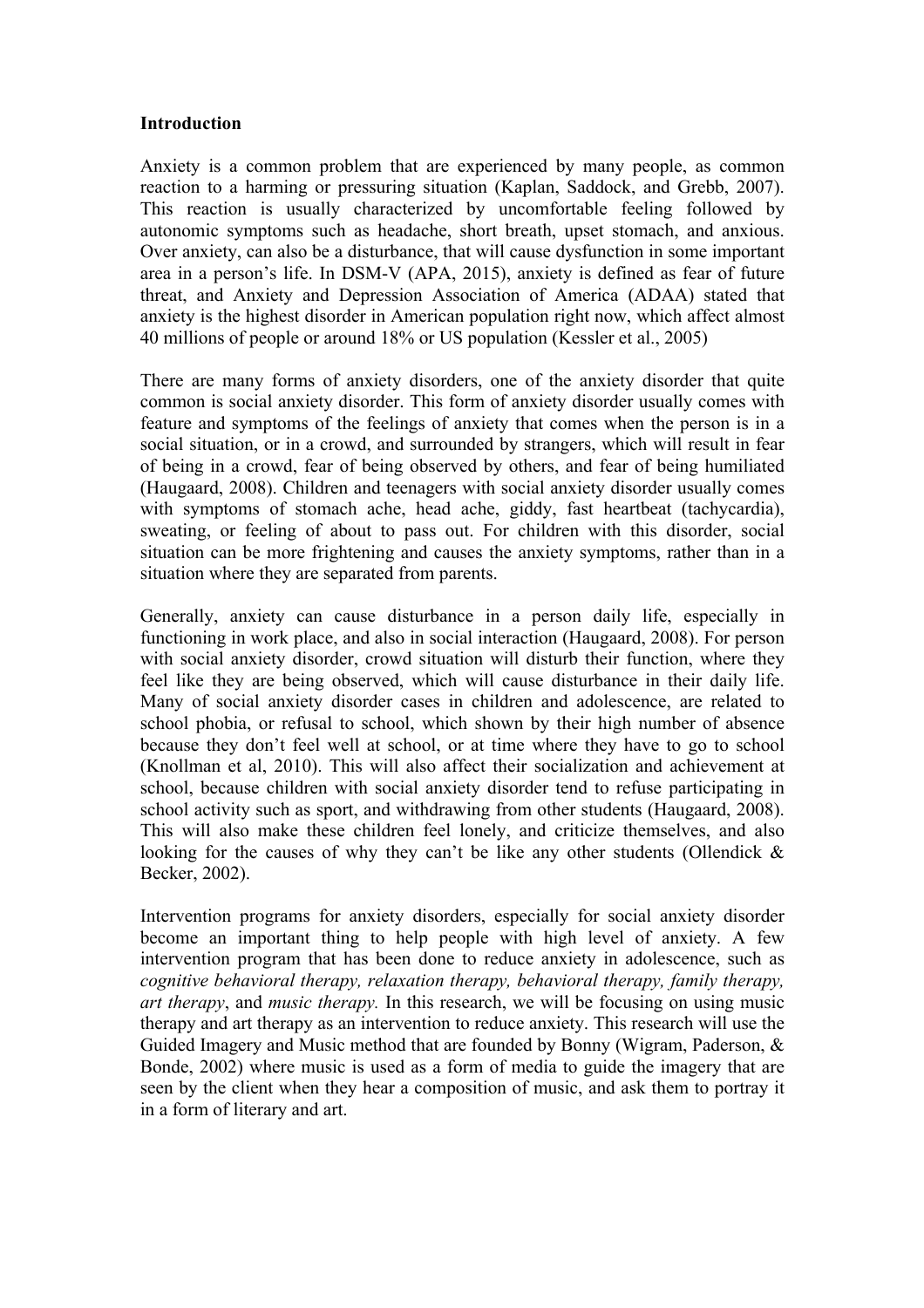# **Literature Review**

## *Anxiety*

Barlow (by Nelson & Israel, 2015) define anxiety as an emotion state that oriented on the future, characterized by perceptions of uncontrolled things that are predicted to harm the person. Kaplan (2007) also defined anxiety as a response to a threatening situation, and it can be considered as a normal response that go through development, changes, new experiences, and also finding identity. Mash & Wolfe (2015) defined anxiety as an emotion that are dominated by strong negative emotion, shown by tense body as a reaction or anticipate threat in the future. Nelson  $\&$  Israel (2015) differ between anxiety and fear, where fear is a reaction to a present threat and characterized as an alarm reaction, and anxiety is a negative emotion that oriented to future threat, characterized by inability of a person to control the anxious feelings of future threat. Anxiety is also different with worry, where worry are defined as a negative thought that are uncontrollable (Nelson & Israel, 2015).

## *Social Anxiety Disorder*

Social anxiety disorder is characterized by fear of social situation, where the person is surrounded by strangers, and feel that he/she will look bad or judged in front of others. Usually, these people will have an increasing of anxiety level when they are in a certain social situation, such as meeting their parents in law, taking a driving license test, speaking in a meeting, etc. Stein & Stein (2008) stated that person with social anxiety disorder have fear of having bad impression from others, and tend to avoid it. They fear of doing something that made them feel ashamed or humiliated in front of other people. This will result in avoidance and withdrawal from social situation, which they tend to feel small in front of strangers (Mash & Wolfe, 2015).

Social anxiety disorder is different from general anxiety. The differences are the capability if a person to handle the increasing of anxiety effectively. Stein & Stein (2008) stated that for a general to normal anxiety, they planned and act to handle this anxious feeling, which sometimes do not go as it planned. When the situation is repeated for a few time, the anxious feeling will decrease, and they can act more normal. But for a person with social anxiety disorder, they have a different process of handling their anxiety, and their performance and functioning will be disturbed because of their anxiety, so many of them choose to avoid situations that will trigger their anxiety, even though this will make another problem, and their anxiety will also increase (Golding & Gross, 2010).

## *School Phobia*

School phobia, defined by Csoti (2003), is a complex disorder that involves a range of disorders, including separation anxiety, agoraphobia, and social phobia, although the anxiety is centered around the school environment. School phobic child is usually afraid of leaving secure home environment, and the safe presence of the main care givers. School phobia is different from truanting, where truant students are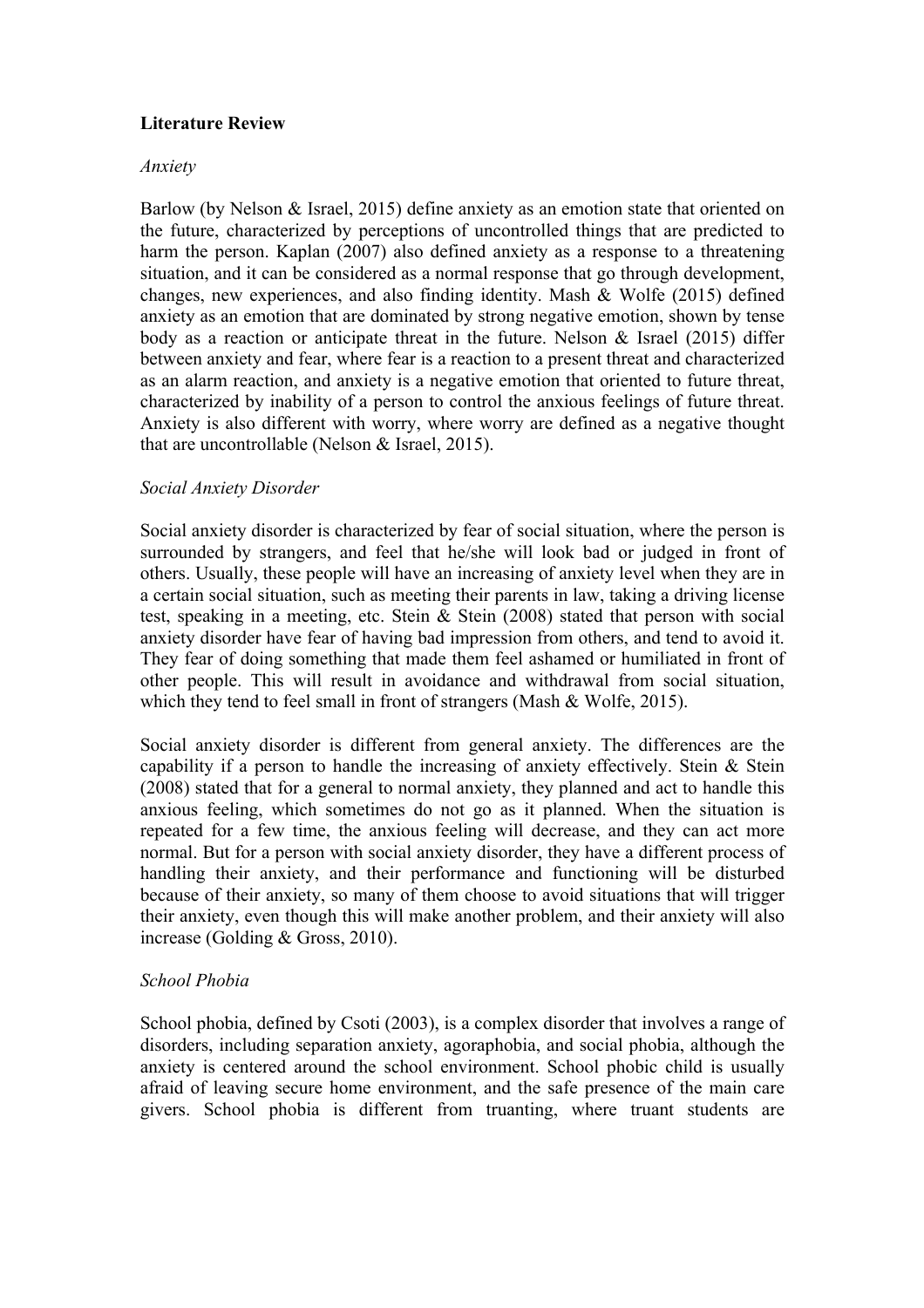intentionally do not go to school, but also refuse to be at home too (Csoti, 2003). In school phobic children, they do not attend school because they feel symptoms that are so severe and not truants, because they have a specific anxiety about school and remain at home with their parents presence. School phobic have fear and anxiety to go to school, where truant student doesn't have (Csoti, 2003).

## *Music Therapy*

Music Therapy is a method that use a control use of music, where it will take an effect on human physiology, psychology, and integration on emotion from a person during a treatment of a disorder or disease (Choi et al., 2008). Choi et al. (2008) stated that music therapy methods are divided by two major methods, which are active music therapy and passive music therapy. Active music therapy use music to engage client to be involved with the music actively such as playing an instrument, dance to the music, or singing. Passive music therapy use music as a relaxation method, which the client asked to listen to a piece of music to create a mental relaxation. There are several common approaches that are used in the process of music therapy, one of the most common approach is Bonnie Guided Imagery and Music Therapy.

## *Bonnie Guided Imagery and Music Therapy (GIM)*

Guided imagery and music (GIM) is an approach of music therapy form introduced by Helen Bonny in 1970. This approach is a form a receptive music therapy, where the main procedure is actively listening to music (Wigram, Pederson, Bonde, 2002). Bonny (Wigram, Pederson, Bonde, 2002) define GIM as a process where the imagery is triggered by the music. Another definition about GIM is an approach in music psychotherapy which specifically use a classical music as a program to open and triggered personal experience. This approach is a holistic, humanistic, and transpersonal approach, which open all aspects of experience, psychological, emotional, physic, social, spiritual, and other aspects in human life (Goldberg, in Wigram et. al., 2002). GIM technique has three components inside it, which are music, imagery, and art. The music that are used is carefully chosen for each client, according to their history and in keeping with their present mood, and the areas of concern the guide wishes to address. It is possible for the music to be the same selection on a number of different occasions, or it can be different for each session, according to the need of the traveler (Bonnie, 2010). The first piece of music needs to match the mood and energy of the traveler. The Music is seen as a projective screen and co-therapist. It gives structure and holds, evokes sensations and feelings and may become an object for transference (Bonnie, 2010). Images that comes is a response to music. It comes in many forms and involve the senses. Visual images, for example, include relived early life experiences of personal value or importance. Events in which there is ambivalence or an unsatisfying completion come up for review. Life events, small or large, come up. Usually these have been caught deep in the subconscious where most therapies do not reach. The music, carefully chosen, is able to access the feelings around these events and allow a reliving of the original experiences (Bonnie, 2010).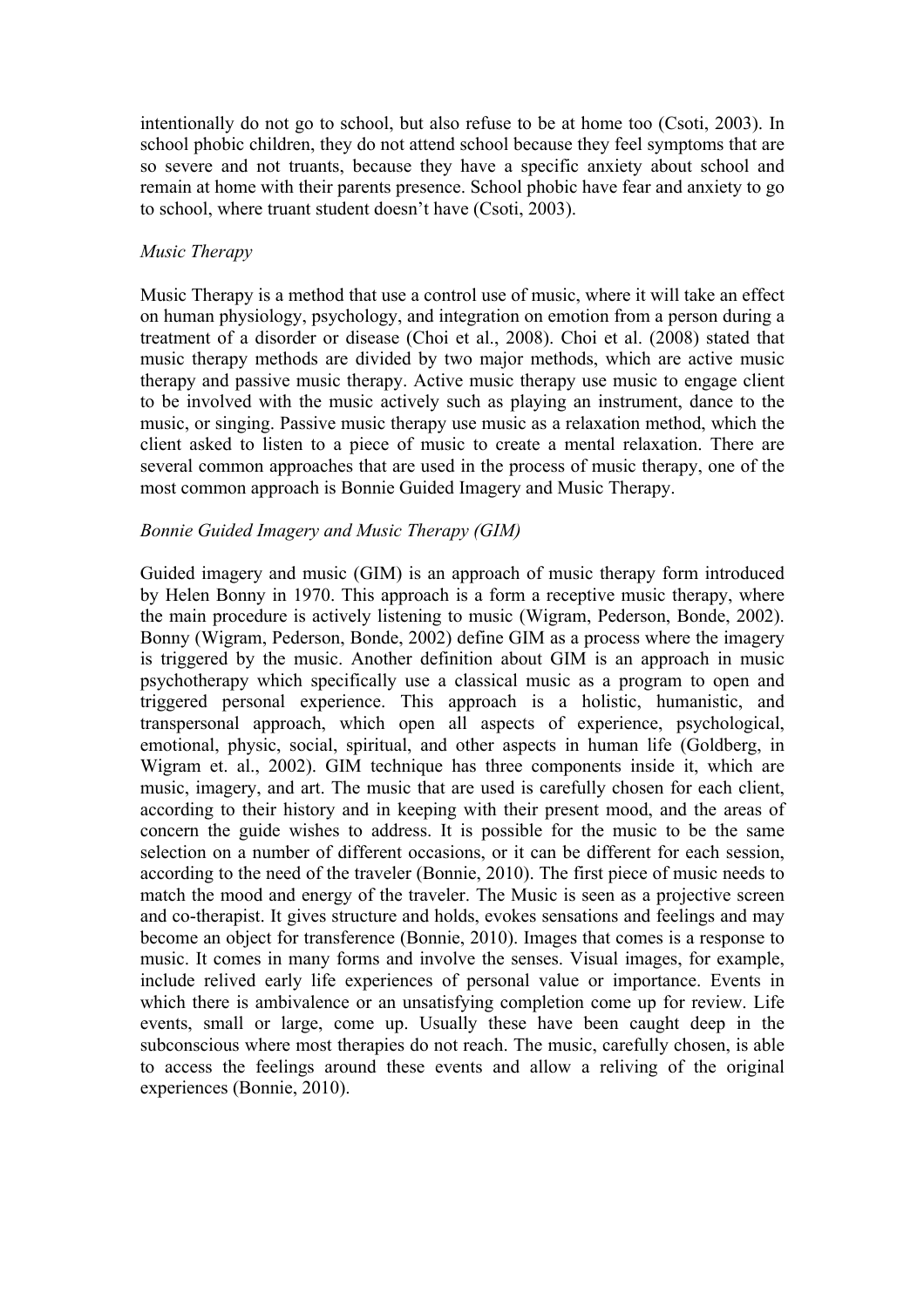Form of art is used to review the imagery and feeling sequences for the purpose of making more concrete the events that have taken place. This form of art helps the traveler to clarify the experience; validate (give assurance of the value of what happened), highlight, emphasize feelings; and connect images or feelings with everyday life events (Bonny, 2010).

# **Research Hypothesis**

To describe more accurately about how guided music and imagery reduces school phobia, and to question the effectiveness of this method in reducing anxiety, an assessment and intervention was designed for the subject. The hypotheses tested in this phase of the study included:

H0: Guided imagery and music therapy method have no effect on reducing anxiety in school phobic children

H1: Guided imagery and music therapy method have a positive effect on reducing anxiety in school phobic children

## **Research Method**

## *Subject*

The participant of this research is a 15-year-old girl, anonym as YL. She shows symptoms of anxiety disorder and school phobia, which she felt nausea at school, experienced giddiness and headaches from the time she arrived at school up to lunch time; she often asked permission to go to the clinic and requested to go home earlier. These feelings made her refuse to go to school, because she feels that those nauseous feelings only come up when she is at school. She also feels ashamed and embarrassed as she repetitiously stays in clinic because she feels sick, and feels that she is different from other student. Another additional information, YL have a problem with the relationship with her mother, which she felt not very close to her, since her mother is working in another city.

# *Procedure*

Assessment of the level of anxiety is conducted as a baseline or pre-test of this research. Level of anxiety is assessed using Hamilton Anxiety Rating Scale, a likert anxiety scale that scales anxiety into 3 level; normal, moderate, and severe. Six GIM session then conducted to the participant. Each session consists of four

phases, which are prelude, relaxation and focus, music and imagery, and integration.

## Phase 1: Prelude

The prelude is the guide to get to know the client, his life history, his present concerns, and his aims for treatment. Each session will begin with a discussion about client's story and problems, and also a possible goal for the session. The traveler (how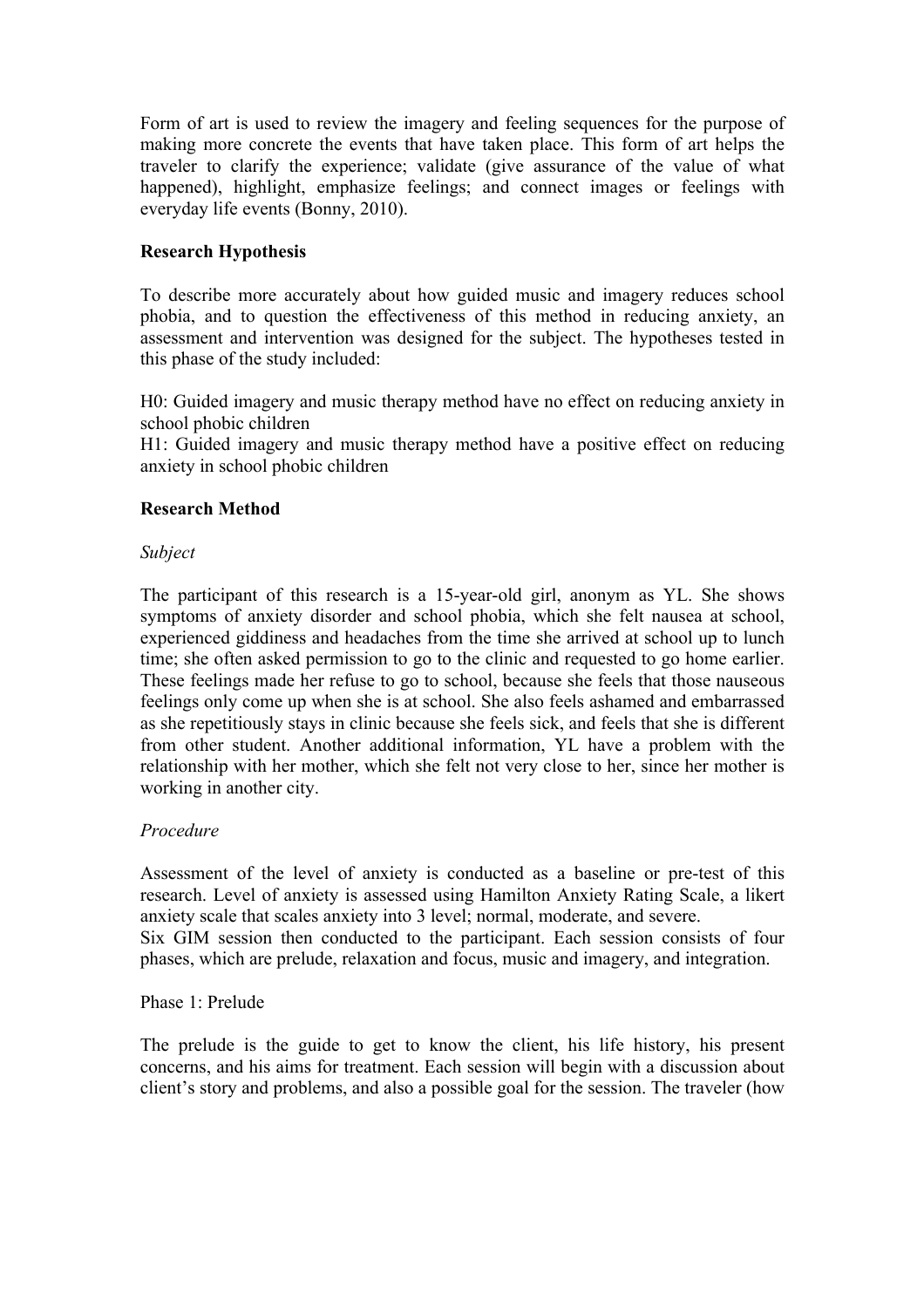we called the client) and the guide will agree upon a focus, intention, or key image the client wants to work on.

The intention is like a steering wheel: it gives purpose and meaning to the journey as it engages the traveler to explore the inner landscape. The chosen intention enables the guide to choose the appropriate music for the session, matching the energy and the mood level of the client.

## Phase 2: Relaxation and focus

In this phase, the client or the traveler is asked to lie down on on a couch or reclining chair with the guide close by instructing. The therapist is using one of two progressive methods of relaxing the body and mind: 1) Tension/release (tighten muscles and release them); or usually a breathing technique with inhale/exhale of breath. I usually added a verbal suggestion to "let go." in the relaxation process. The purpose of this relaxation technique is to prepare the traveler by minimizing the kinesthetic body responses to allow a deeper state of consciousness, to concentrate on the auditory and visual senses, to get beyond our usual busy mental processes, and so the client keep focusing to the guide's voice.

Phase 3: Music and Imagery

The music is basically seen as an auditory co-therapist and partner of the guide. It acts upon the body, mind, and spirit of the traveler. The guide is cooperating with the music. When the traveler focusing on the music, the guide will ask questions to help the clients focus on the imagery. Frequently asked questions are such as, "Where are you right now?", "What are you drawn to?", "What do you feel?", "What colors do you see?", "Are there any other person beside you?". Other guides that are used while the GIM usually are instructions, like, "look around you, you can see the blue sea right in front of you. You can feel the breeze of the wind on your face, you can smell the sea, you can feel the cold water and the wave of the sea touching your feet, and you feel very calm and relax"

Phase 4 Integration:

When the music comes to an end the traveler/client is brought back to the usual state of consciousness by bringing to a close the imagery experiences.

With eyes open and sitting up the guide helps the traveler review the imagery and feeling sequences for the purpose of making more concrete the events that have taken place. This can be done with several methods.

Sharing verbally with the guide brings insight and understanding. Although no effort is made to interpret the meaning of the images, the guide helps the traveler to clarify the experience; validate (give assurance of the value of what happened), highlight, emphasize feelings; and connect images/feelings with everyday life events. Evoked images have a "life of their own."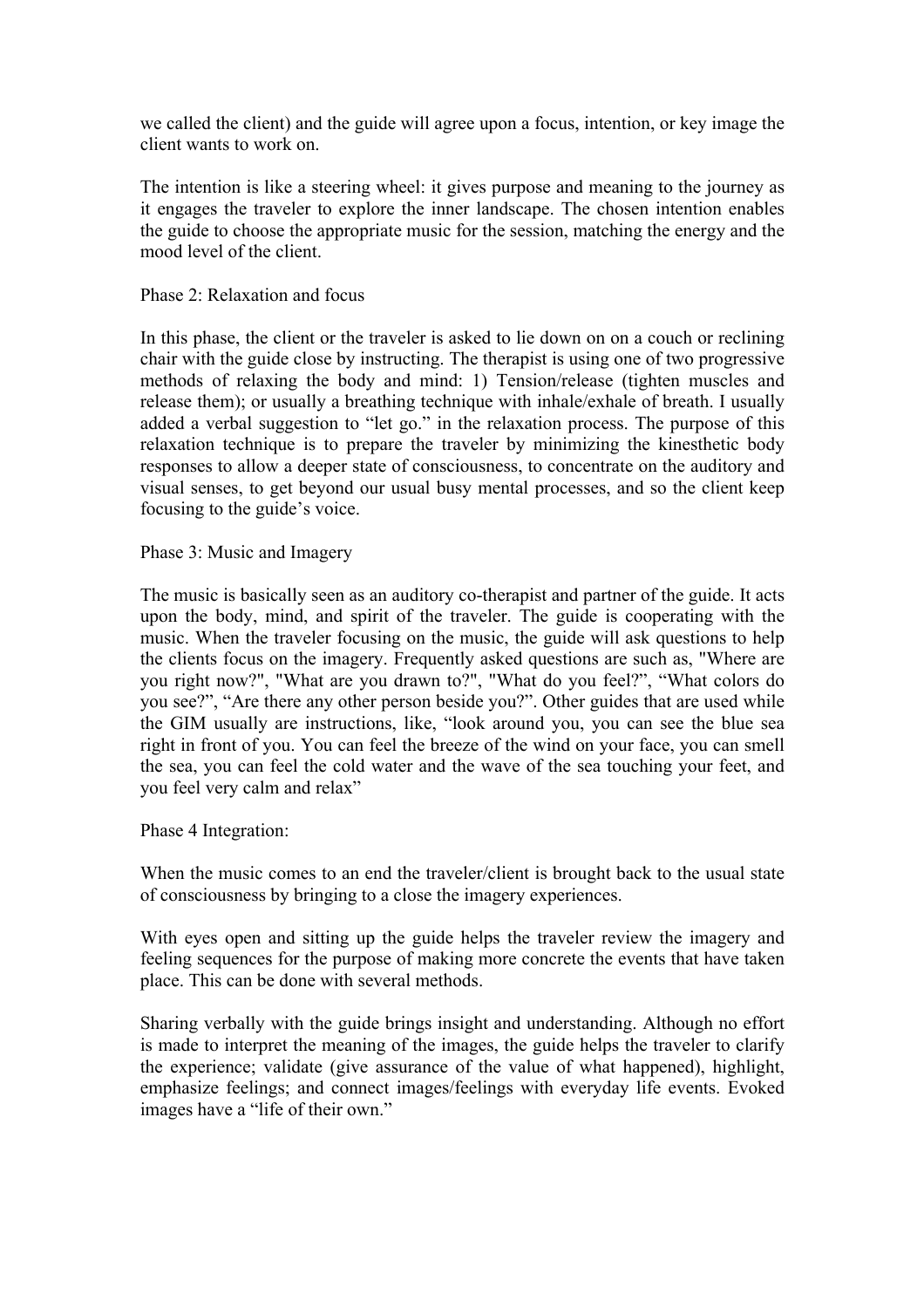Other methods is relive the images in paintings and art such as literal creations. This help turning the images in the imagery "alive", and helps to apply it in the real world

Another anxiety level assessment is conducted at the end of sixth session, as a posttest or evaluation of anxiety level. Researcher might also evaluate the number of school attendance 2 weeks after the intervention, to evaluate on the school phobic symptoms.

### **Result**

*Hamilton Anxiety Rating Scale Result (Pre-test & Post-test)*

| Table 1                                              |
|------------------------------------------------------|
| HARS level comparisons during pre-test and post-test |

| <b>Subject</b> | <i>Pre-test</i> | <i>Post-test</i> |  |
|----------------|-----------------|------------------|--|
| YL             | 37 (Severe)     | 18 (Normal)      |  |

The results from the pre-test and post-test that conducted before and after the treatment is given shows significant decrease on the anxiety level, which shows before the treatment conducted, her anxiety level was at the severe level, and after the treatment is conducted, the anxiety level decrease to normal level. This shows that the treatment has an effect on reducing the anxiety level of the subject. Another evaluation is also make, by comparing the number of absences and leave because of sick feeling, before and after intervention is conducted. The evaluation is conducted two weeks before the treatment, and two weeks after the treatment is conducted. The result shows that there is significant decrease on the number of absences and the number of early leave.

Table 2 *HARS level & absence in pre-test and post-test*

|           | <b>HARS</b><br>Level | Absence (in two<br>weeks or 10 days<br>of school day) | <b>Sick Leave (in</b><br>two weeks or<br>10 days of<br>school day) |
|-----------|----------------------|-------------------------------------------------------|--------------------------------------------------------------------|
| Pre-test  | $37$ (Severe) $3$    |                                                       |                                                                    |
| Post-test | 18                   |                                                       |                                                                    |
|           | (Normal)             |                                                       |                                                                    |

#### **Discussion**

#### *Main Theme and Focus of Problems*

The main theme and focus of the problems mostly focus on relationship with her mother, school grades and performance, and social interaction in peer groups. These three main problems are the main core problems that resulting her in feeling anxiety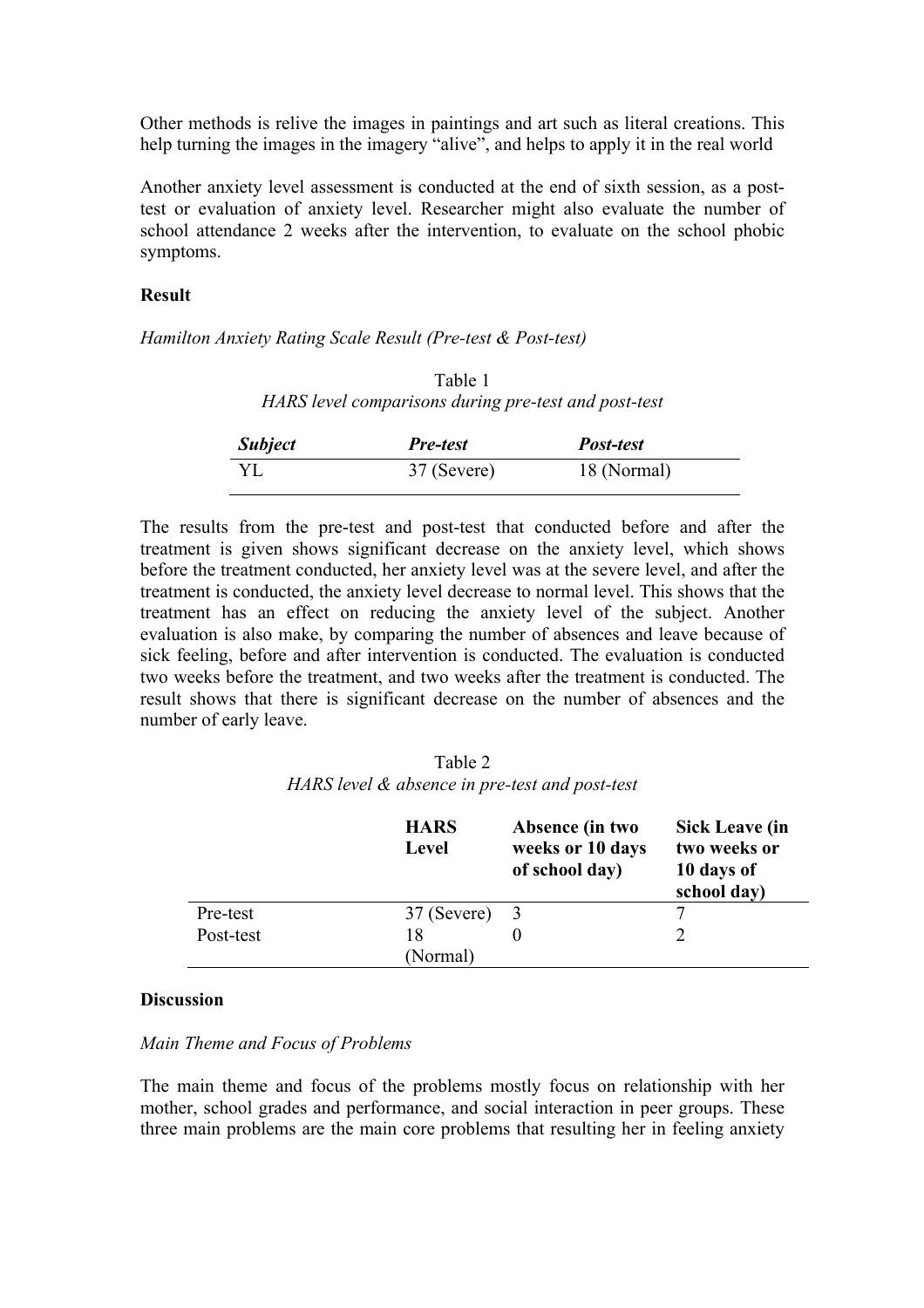in public area, especially at school. Her relationship with her mother started off badly since the first session, since her nauseous feeling seems related to her mother presence. She said there are also times when she didn't feel sick, usually when her mother drove her to school. She also telling me about her feelings towards her mother, her disappointment about her mother about her mother working in another city that she felt since last year. There are feelings of left behind, unloved, and also anger that are repressed since her mother didn't live in the same city with her. Expressing it through music seems to reduce the anger, and letting her accept and let go the anger she's been feeling. Improvement of her communication with her mother also help her to deal with her anxiety and anger towards her mother, since the cooperation of her mother is also a big factor to reduce her anxiety and school phobia.

The topic of social interaction comes out in two sessions, which she feels she cannot fit in to the peer groups. Feeling of ashamed and embarrassed due to frequent sickness and absence lead to her withdrawing from the peer groups. Reducing the anxiety is likely impact the decrease and vanishing of the feeling of sickness, which allow her to start interact with her peer groups without worrying that she might feel sick or nausea. The effect of decreasing anxiety also taking impact on her school performance, which she can now concentrate and focus on studying without feeling nausea and sick. Her increasing of her school grades and performance shows that the GIM has decreased the anxiety and school phobia.

## *Contributing Factors*

Evaluating on the results, we can see that there are a few of contributing factors that helps this research. One of the factors are the cooperation and collaborations with her family, especially her mother, which helps a lot in the progress of the intervention. Her mother willingness to listen to her disappointment, and also trying to get close to her is also helping this intervention to work.

Music choices are also a contributing factors, which the music that are chosen must be matched to client's mood, but also encouraging her to move on and lighten up. Emotion and relationship development between therapist and clients are also an important factor, which also helps the intervention to work.

## **Conclusion**

The aim of the study is to see the effectiveness of Guided Imagery and Music to reduce anxiety in school phobic students, and also to improve and fix problems that comes as the main core of the anxiety. From the results of the research, we can conclude that the intervention method of guided imagery and music is an effective method to reduce anxiety and school phobia in children. This are shown by decreasing of the symptoms of anxiety that shows in school, like the decreasing number of school absences, vanishing of nausea and sick feelings, and also shown in the decreasing anxiety level on Hamilton Anxiety Rating Scale.